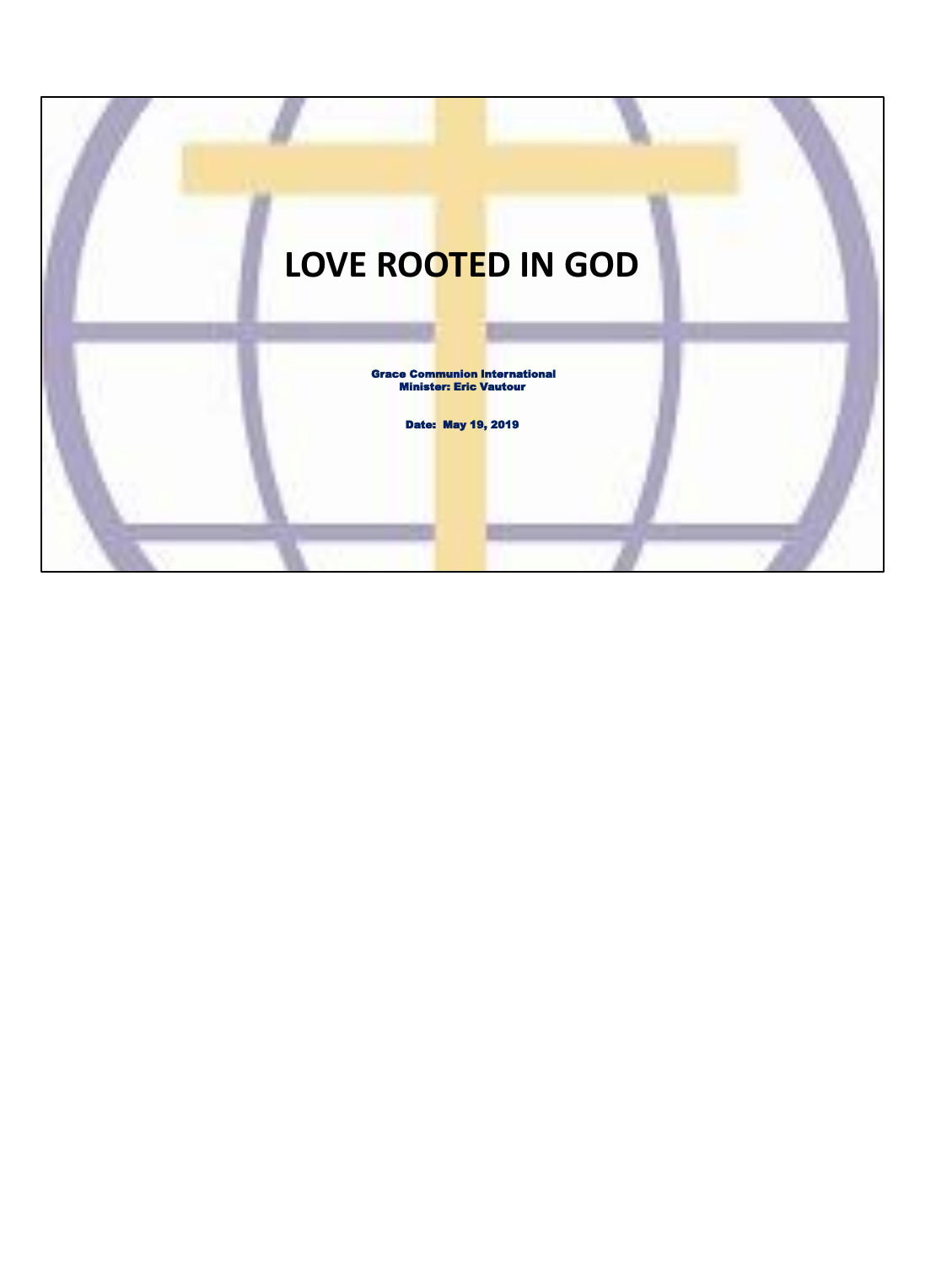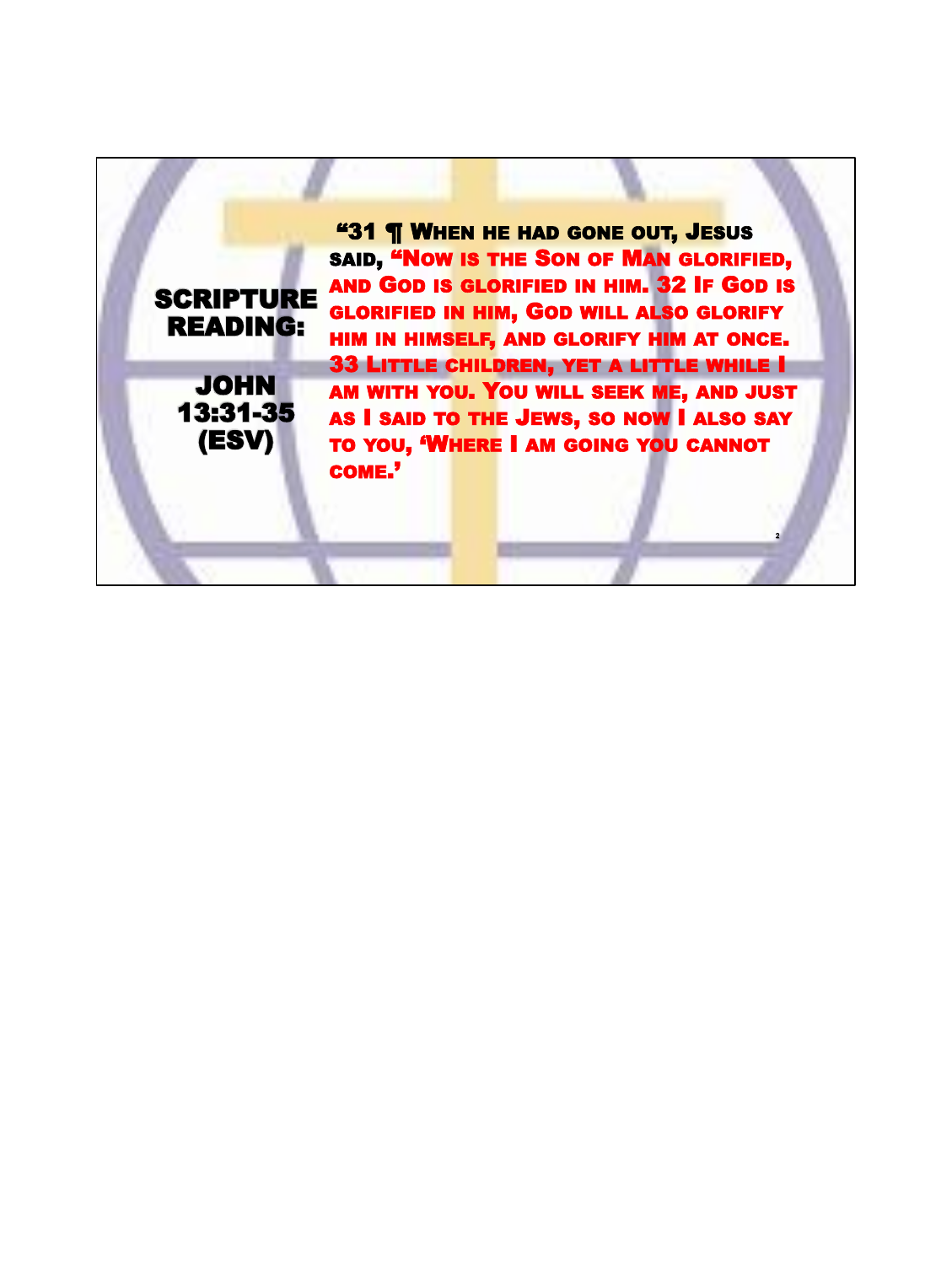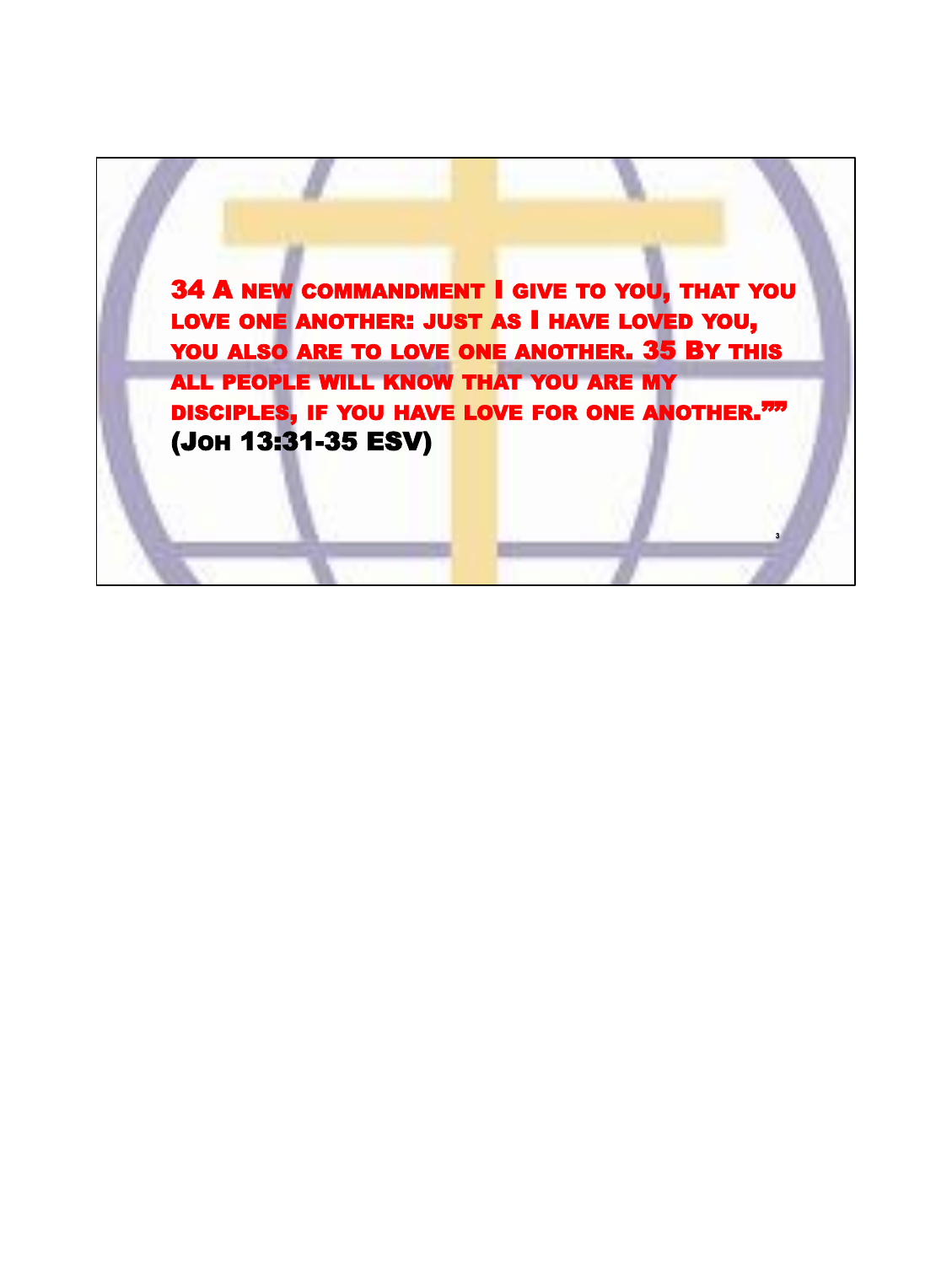

During today's sermon, we are going to briefly look into how godly love is rooted in God himself and how we express love to others.

We will begin to look at how God describes himself and the relationship God the Father and Jesus has. (Next slide)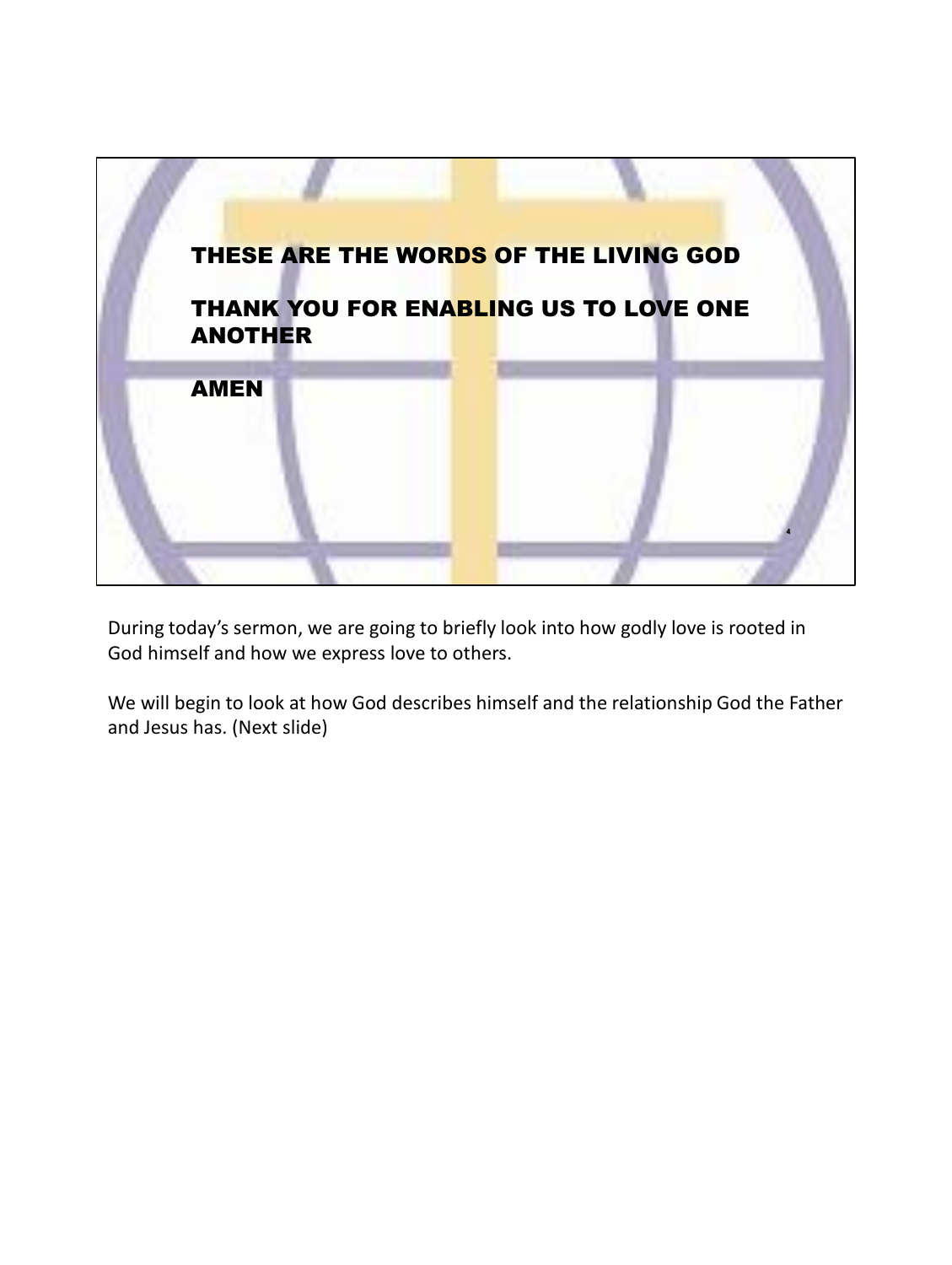

God is love.

In the Old Testament, when he revealed himself to Moses, he said of himself**, "… 'The LORD, the LORD, a God merciful and gracious, slow to anger, and abounding in steadfast love and faithfulness,' (**Ex 34:6 ESV)

When Jesus came on the earth, he revealed the type of relationship he had with God the Father and the relationship God the Father had with Jesus. This is a relationship that existed from eternity.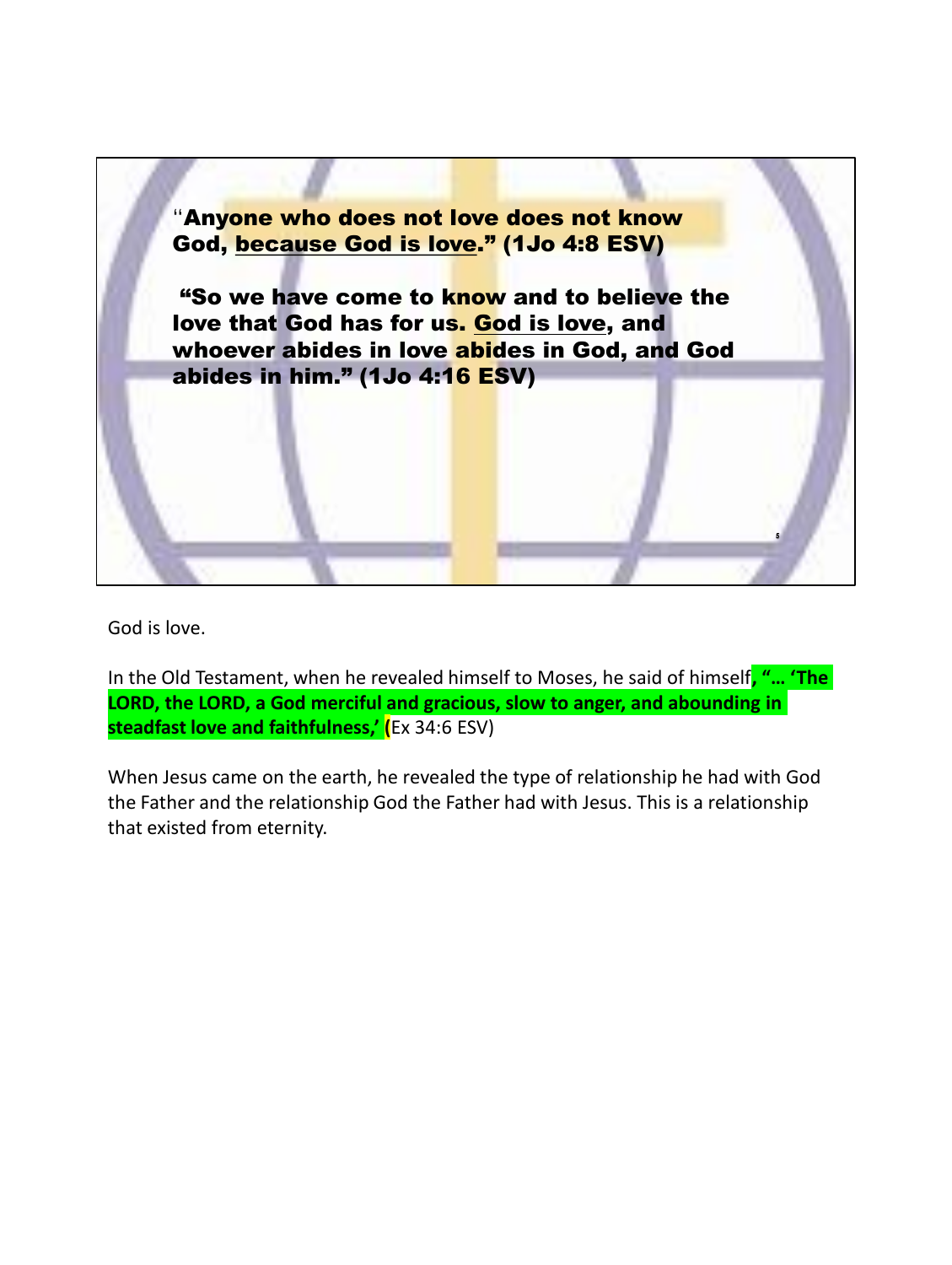

It is not surprising when we read that God is love that there is love between the Father and the Son, a love that is eternal.

Since God is eternal, we read in Luke 10:22, **"All things have been handed over to me by my Father, and no one knows who the Son is except the Father, or who the Father is except the Son and anyone to whom the Son chooses to reveal him." (Lu 10:22 ESV)**

The New Testament clearly reveals to us that God is one in three distinct persons namely the Father, the Son and Holy Spirit.

It is also interesting to read in the Old Testament in the second commandment that *they were not to make for themselves a carved image, or any likeness of anything that is in heaven above, or that is on the earth beneath or that is in the water under the earth (Deuteronomy* 5:8).

We are creation. God is uncreated. He is completely different than whom we are in his person. In other words as created being, we look different than what God does because we are created. We are made physical. God is not. He is spirit. Only God is able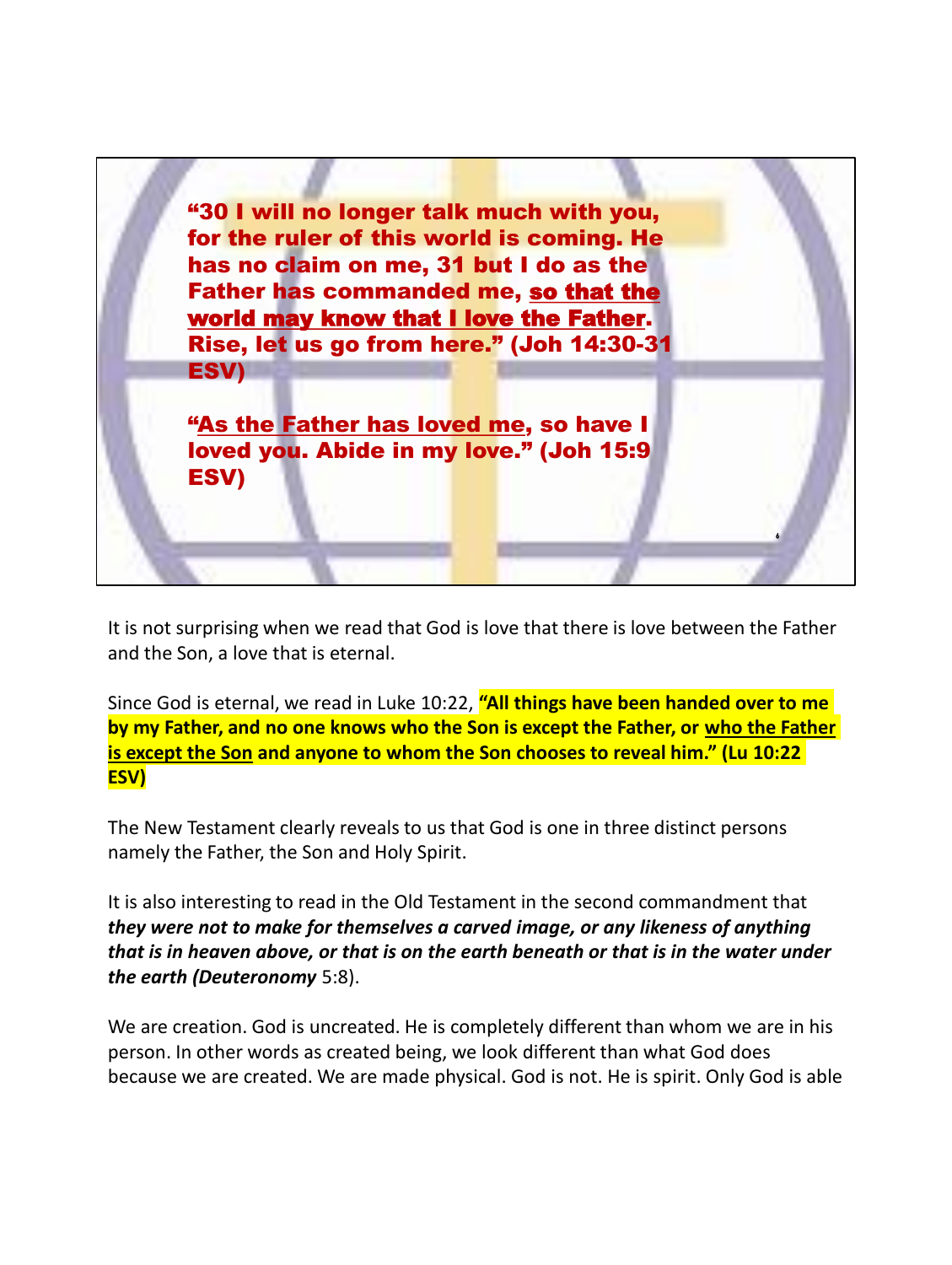to create out of nothing. We are of the earth. God is completely different from us.

This is why it's important to let God reveal himself rather than project our image of who God is. Jesus came in our flesh to reveal to us who the Father is. He created us with the ability to understand words. Jesus came to us as the Word of God to communicate to us in ways we were created to understand who God is.

We know that God the Father loves the Son in very concrete ways. God the Father gives glory to Jesus. Jesus was given glory before he became incarnate. (Next slide)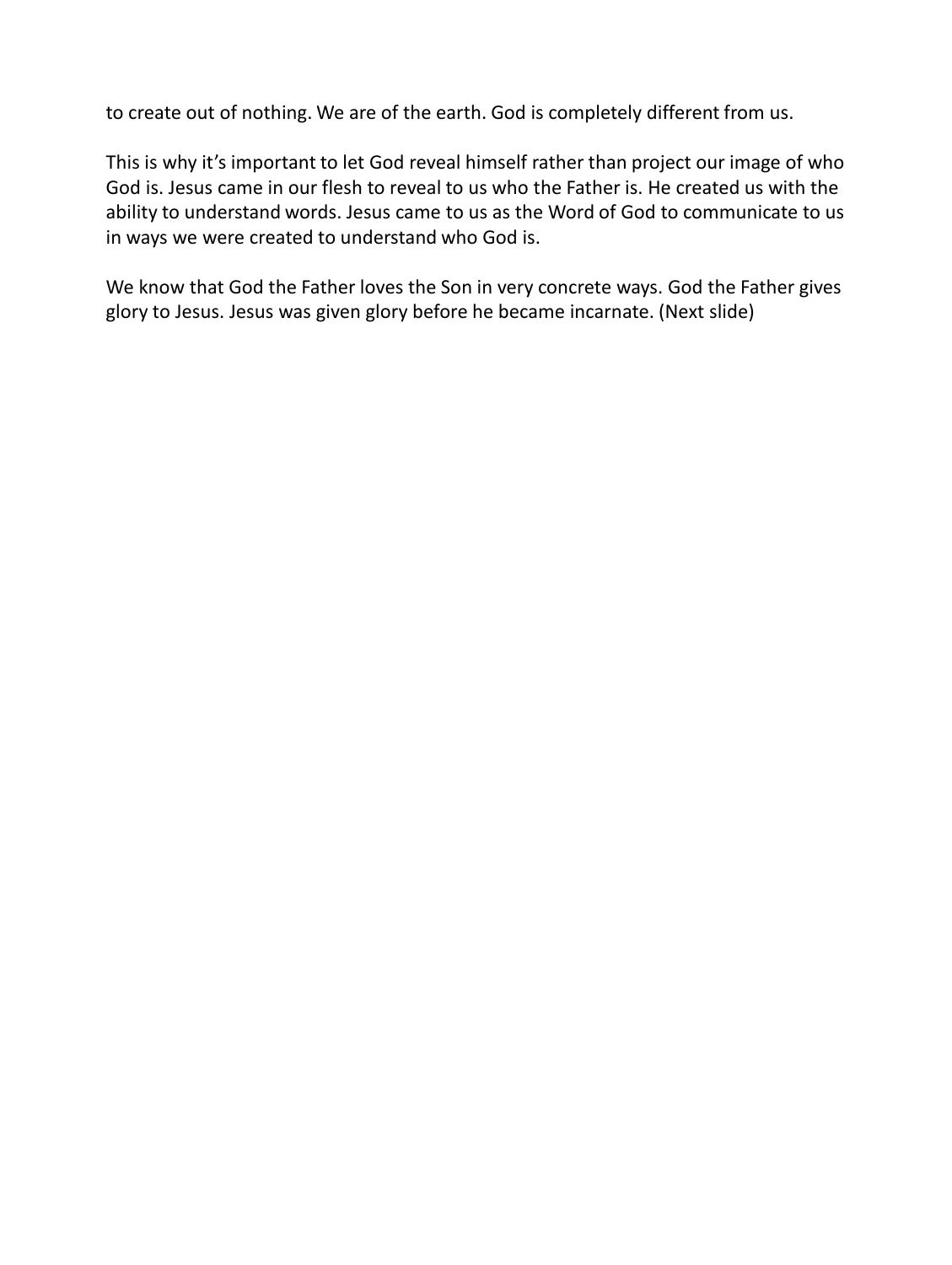

Again, the loving relationship between the persons of the Godhead existed before everything was created. Their relationship of love is eternal.

God the Father, in his love for his Son Jesus, glorified him by giving him authority over all creation. God the Father gave the responsibility to Jesus to create *all things, in heaven and on earth, visible and invisible, whether thrones or dominions or rulers or authorities—all things were created through him and for him. And he is before all things, and in him all things hold together. (Colossians 1:16-17*)

Jesus, as we read in first Corinthians 15, will return all authority given to him to God the Father when he will have done away with all traces of evil. (1 Corinthians 15:24)

Jesus loves the Father very completely because he accepted to come to the earth, to leave his glory and to be incarnate in our flesh.

While on the earth, Jesus showed the world that he loves God the Father by doing what he was commanded by him. **"But I do as the Father has commanded me, so that the world may know that I love the Father. Rise, let us go from here." (Joh 14:31 ESV).**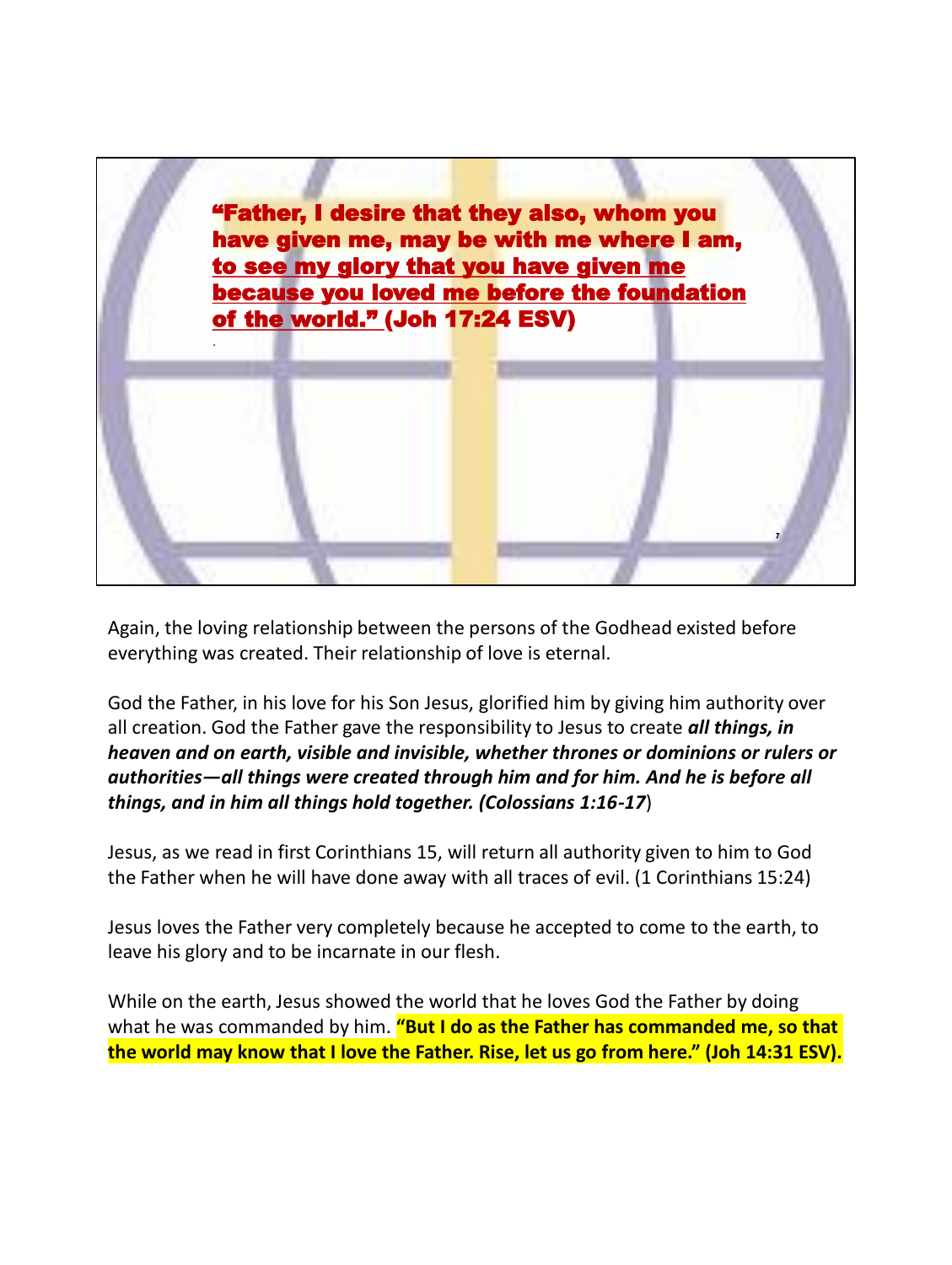*Being God, being equal with God, Jesus humbled himself and made himself nothing taking the form of a servant, being born in the likeness of men (Philippians 2:5-7).*

*One day, the whole world will know how Jesus loves the Father and the world will know how the Father loves the Son because God highly exalted him and bestowed on him the name that is above every name. At the name of Jesus, every knee should bow in heaven and on earth and under the earth. Every tongue will confess that Jesus Christ is Lord to the glory of God the Father (Philippians 2:9-11)*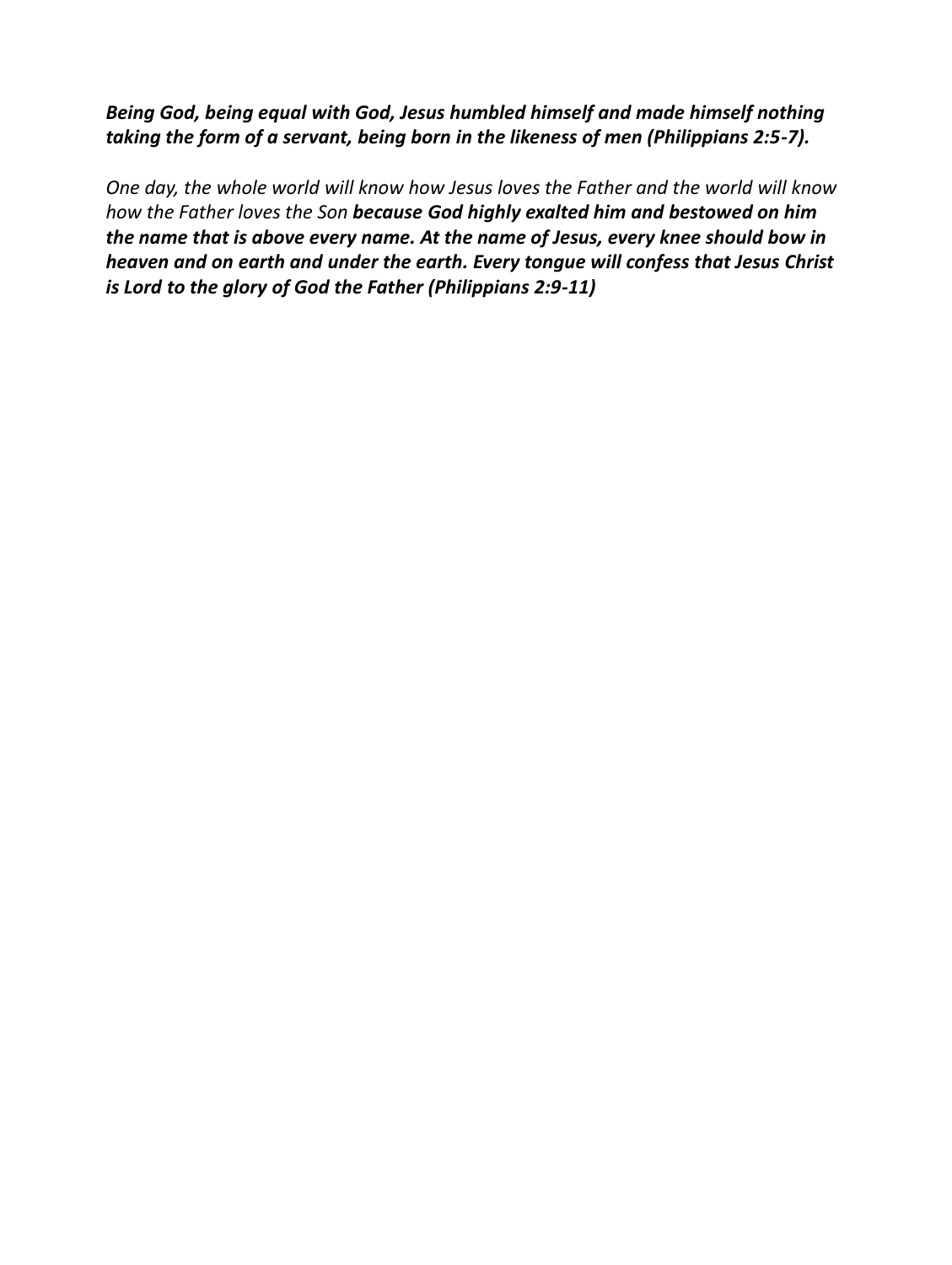

The fact that God's love and that the love we have towards others is rooted in him in the person of Jesus Christ, our high priest is indeed most encouraging.

God is a very loving God. He is not like fallen man.

In Hosea 11:1 God says, **"1 ¶ When Israel was a child, I loved him, and out of Egypt I called my son. 2 The more they were called, the more they went away; they kept sacrificing to the Baals and burning offerings to idols." (Ho 11:1-2 ESV)**

Israel is a type of humanity. The more God showed himself to them the more they went away from God, rebelled and turned to idols. There were consequences for turning away from God. They became very degenerate at times committing awful sinful atrocities that we can read about in the Old Testament. They were captured by other people such as the Babylonians and Assyrians and others. They were dispersed and yet God did not give up on them.

**"8 ¶ How can I give you up, O Ephraim? How can I hand you over, O Israel? How can I make you like Admah? How can I treat you like Zeboiim? My heart recoils within me; my compassion grows warm and tender. 9 I will not execute my burning anger; I will**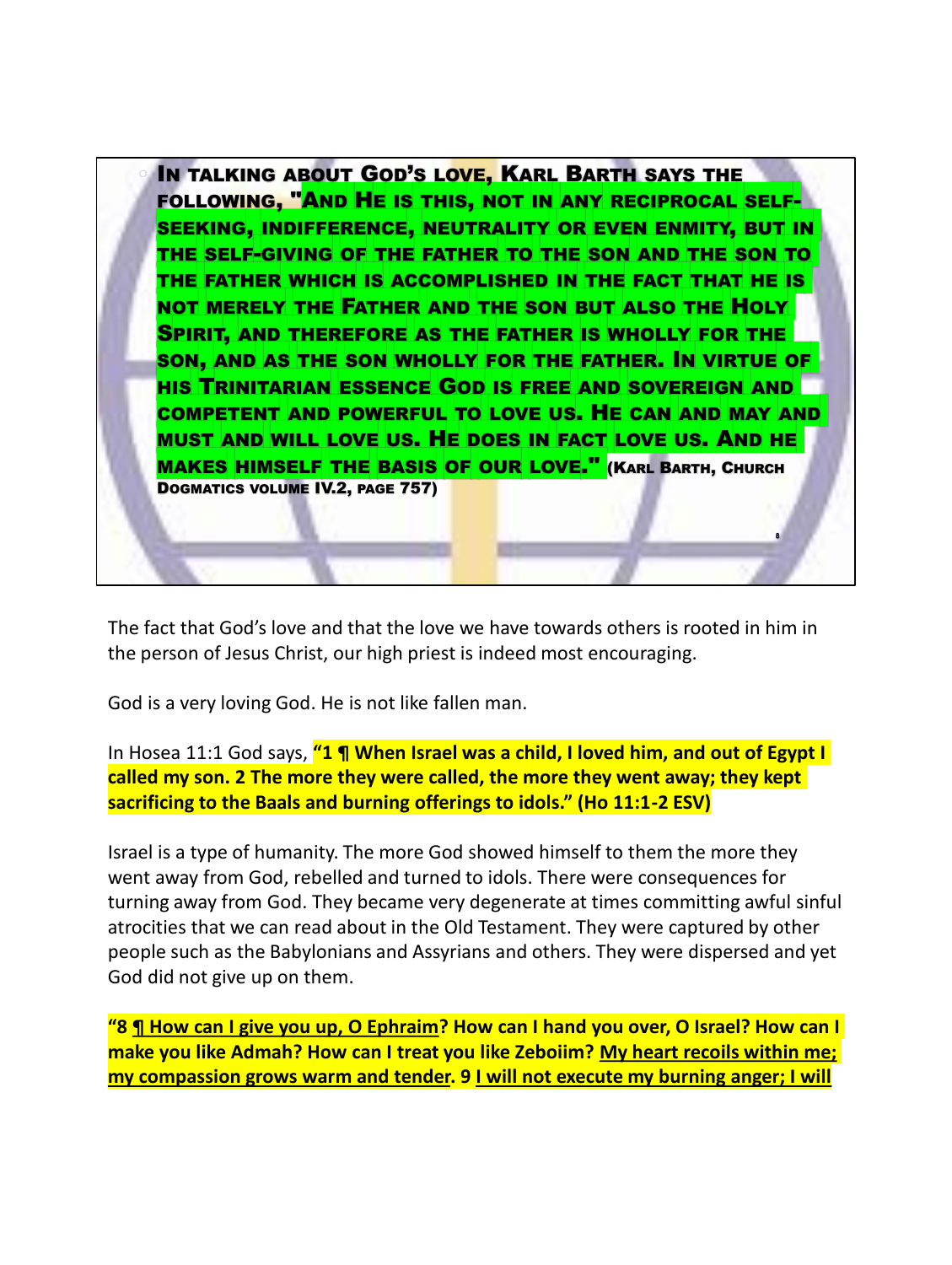**not again destroy Ephraim; for I am God and not a man, the Holy One in your midst, and I will not come in wrath." (Ho 11:8-9 ESV)**

God came to us in the person of Jesus Christ.

Jesus showed his love to the Father by being completely submissive to the Father.

Jesus so loved us that he gave us his life. He gave all of himself to God the Father and all of himself to us. When he died for us, we were like the nation of Israel. We were sinners and estranged from God. As we read in 2 Corinthians, Jesus died for all.

We, man, have never taken the initiative to love God first. God loved us first in freedom, not because he had to but because he wanted to. Love is part of his perfect nature. His love is perfect not tainted by sin at all.

(next slide)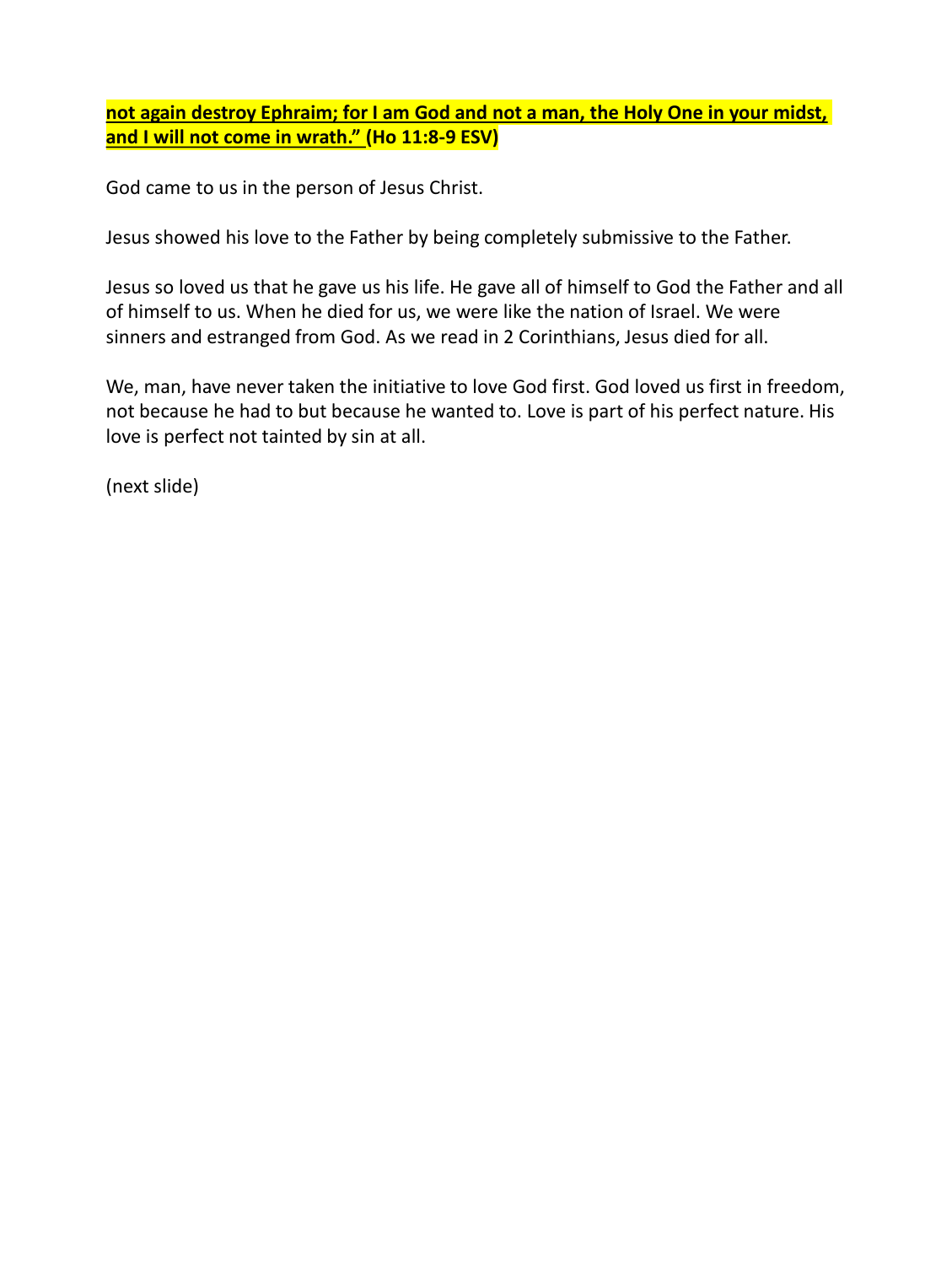

The word love in both John 13:34-35 and in this passage is agape which is godly love  $$ the love God has within himself and that we can have for one another through the presence of the Holy Spirit in our lives.

In the original Hebrew language, there are forwarders that describes love. (next slide)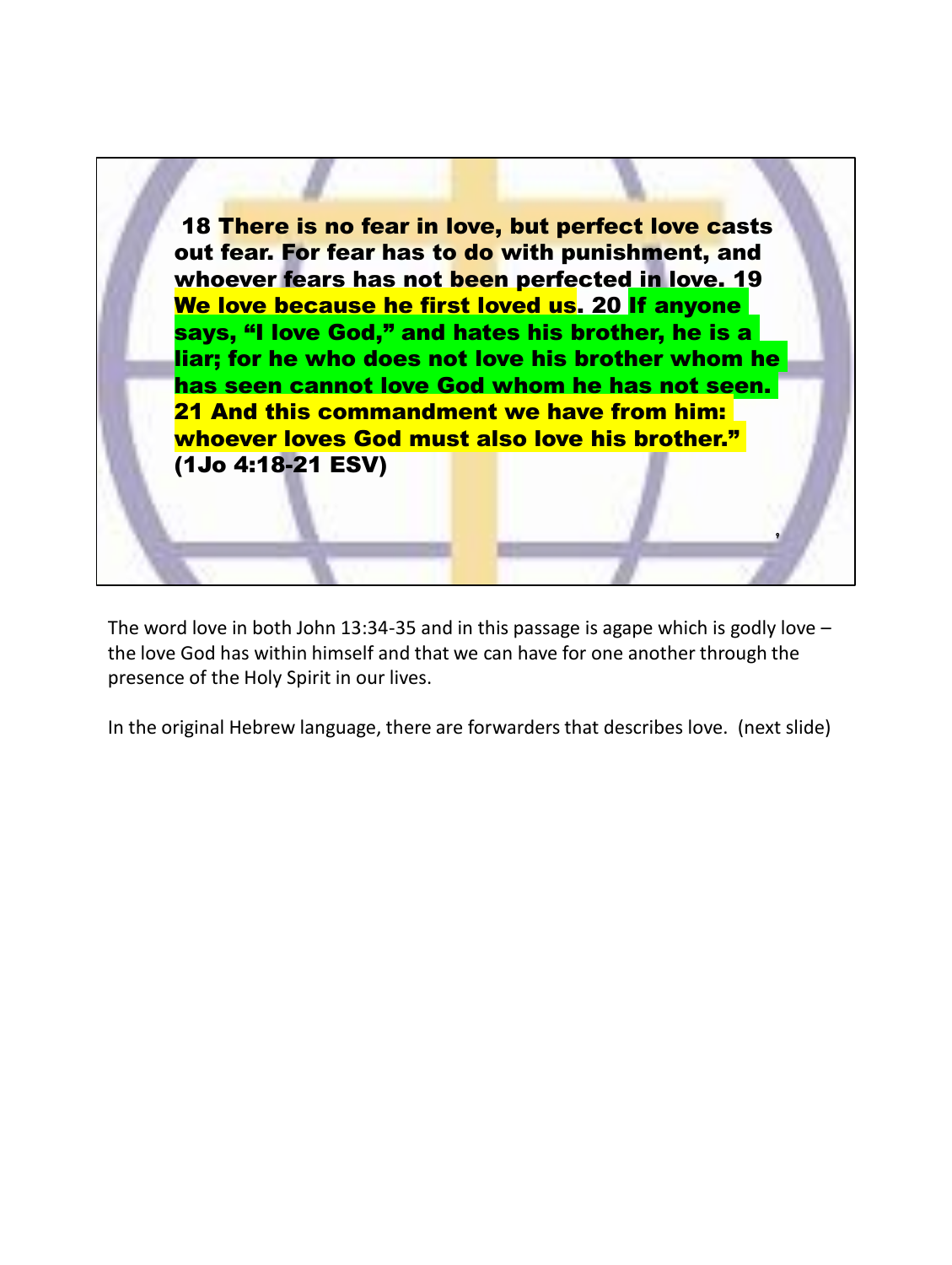

**1- Agape** is the love that describes who God is. God is love. Agape love is a deliberate action of the will. It is not based on emotions or feelings.

For example, we are commanded to love our enemies but it does not necessarily mean having good feelings towards our enemies. He commands us to act in a loving way towards them as he teaches in his word.

Agape love is also related to commitment and obedience. Love towards God means that we obey his commandments. **"Whoever has my commandments and keeps them, he it is who loves me. And he who loves me will be loved by my Father, and I will love him and manifest myself to him." (Joh 14:21 ESV).**

If we say we love God, love Jesus without the obedience of faith, we are then fooling and deceiving ourselves. Our love for God is evident in our lifestyle.

This word is found 215 times in the King James Bible.

2- **Phileo** means to treat affectionately or kindly, to welcome, befriend (Strong's Concordance).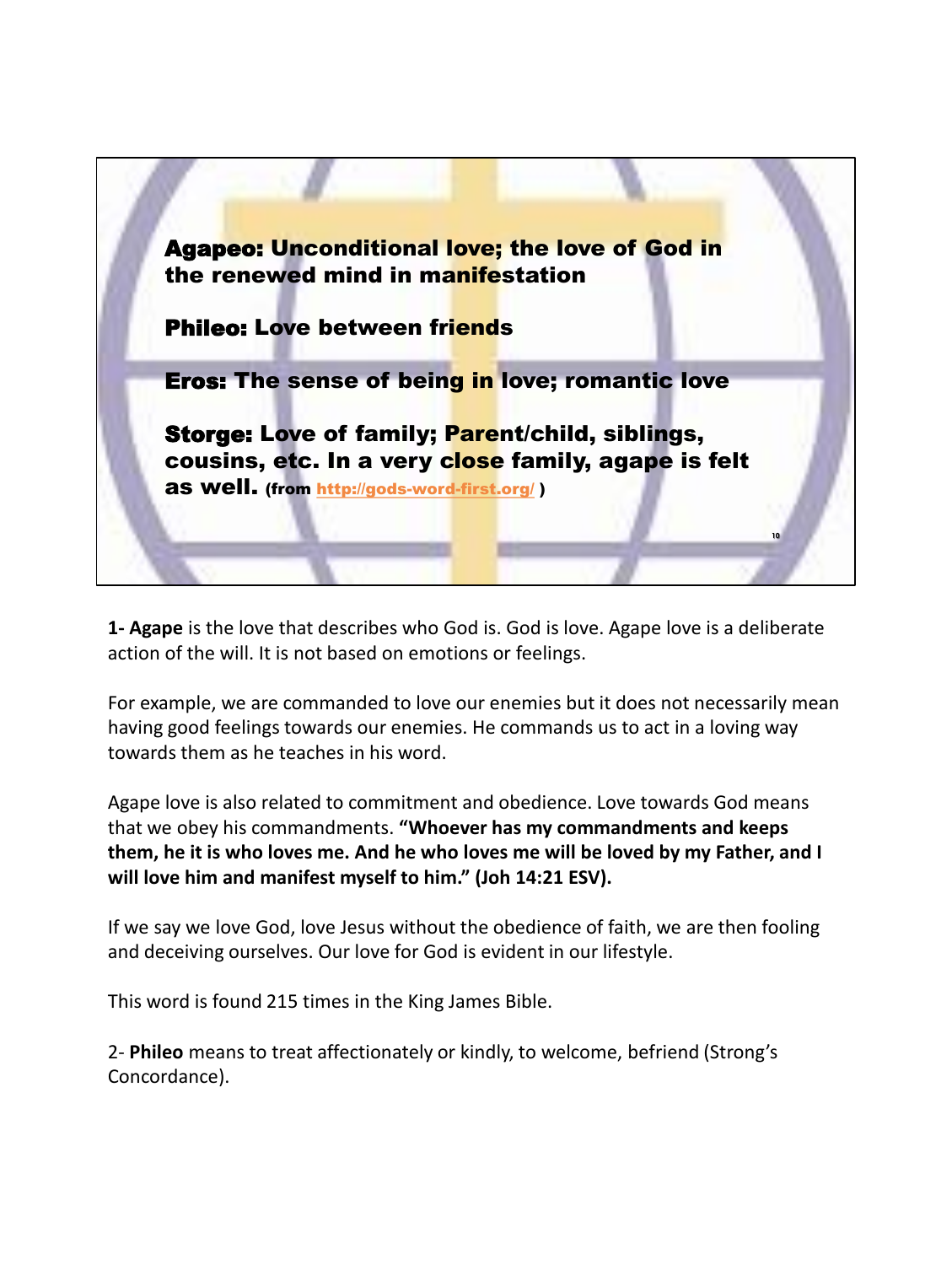Phileo is found 21 times in the new King James Bible.

It has a very different meaning than agape love. It has to do with feeling good about somebody or something. For example, the Pharisees love to have the best places in the synagogue (Matt 23:6). It can mean the affection we have for a friend or for a family member, etc.

What God's presence in us, we can love our enemies but we will not have a phileo attraction to him or her.

3- **Eros** is not found in the Bible but it refers to sexual love.

4- **Storge**: The fourth Greek word we need to understand is storge, which is the love and affection that naturally occurs between parents and children, can exist between siblings, and exists between husbands and wives in a good marriage. It occurs in Romans 12:10 in the word, philostorgos, which is a compound word made up of philos (the noun form of phileo) and storge.

Romans 12:10 is a very important verse, directing us to be very loving and kind to each other. Romans 12:10 (Expanded translation) *"As to your brotherly love, let there be deep friendship and family-affection toward one another. '(from gods-word-first.org)*

The world will know that we are God's disciples if we love one another.

Being disciples of Jesus implies that we are going to learn and obey Jesus.

The world defines love in a very different way than God us.

The world often perceives that God's love, grounded in what he commands us, as not love but hate.

We must be guided by the word of God to know how to love others, those inside and those outside the church.

(next slide)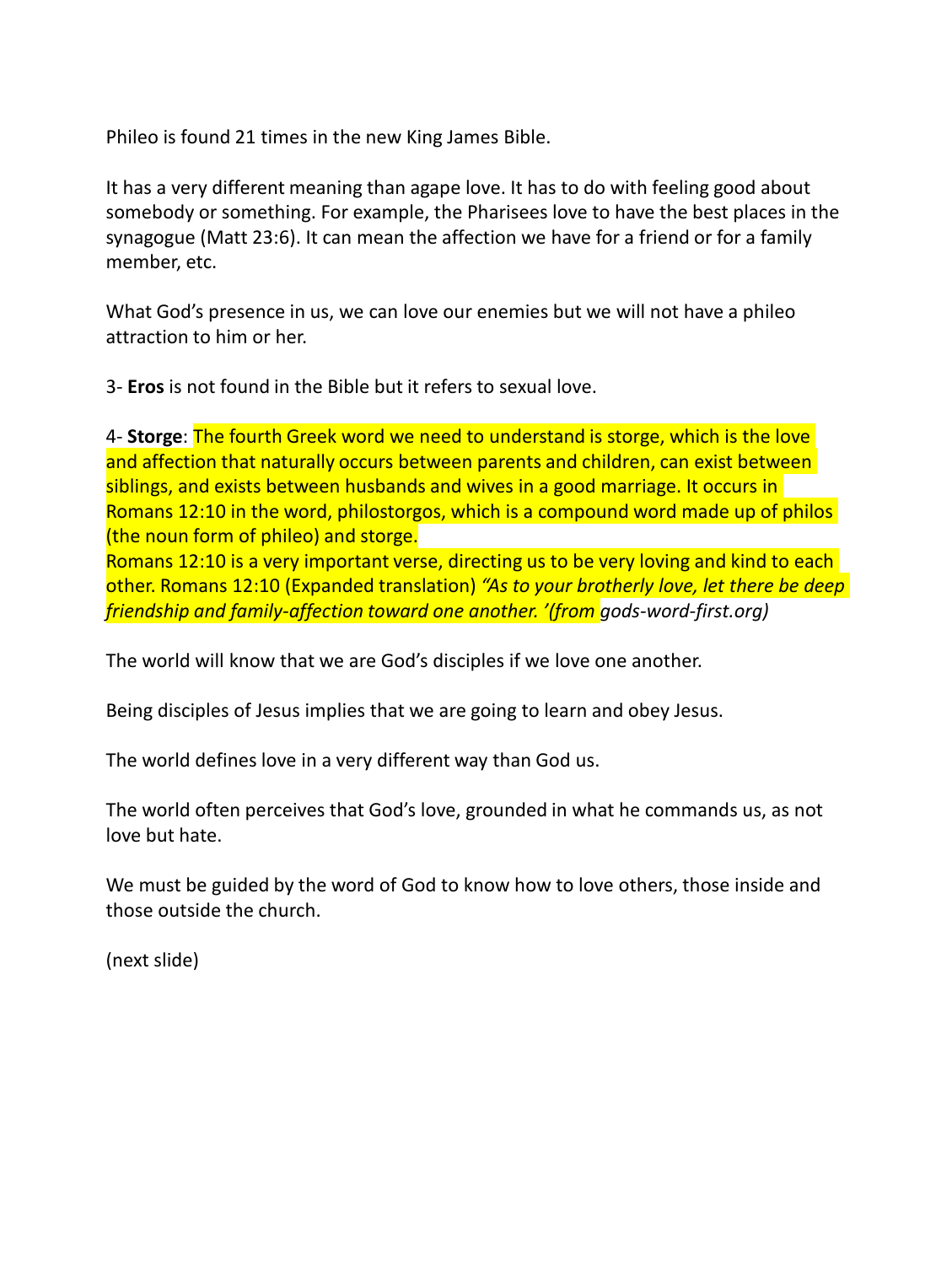"20 If anyone says, "I love God," and hates his brother, he is a liar; for he who does not love his brother whom he has seen cannot love God whom he has not seen. 21 And this commandment we have from him: whoever loves God must also love his brother." (1Jo 4:20-21 ESV)

The word of God tells us how to love one another. We just need to read passages such as Romans 12:9-21 and Romans 13:8-14 and others to see what attitudes and actions God wants us to have.

**11**

Recently, I was reading the book, "SOMETHING BEAUTIFUL FOR GOD by Malcolm Muggeridge. It is based on time he spent with mother Theresa in Calcutta, India. She worked with the poorest of the poor. With her community, she served lepers, the dying, the abandoned, etc… She began her calling in the slums of Calcutta. Malcolm Muggeridge said about her, **'For me, Mother Teresa embodies Christian love in action. Her face shines with the love of Christ on which her whole life is centred, and her words carry that message to our world which never needed it's so much.'**

# **On pages 112–115 of the same book, here is part of the interview Malcolm Muggeridge had with Mother Teresa:**

## **Mother Teresa:**

Because we cannot see Christ we cannot express our love to him; but our neighbors we can always see, and we can do to them what if we saw him we would like to do to Christ.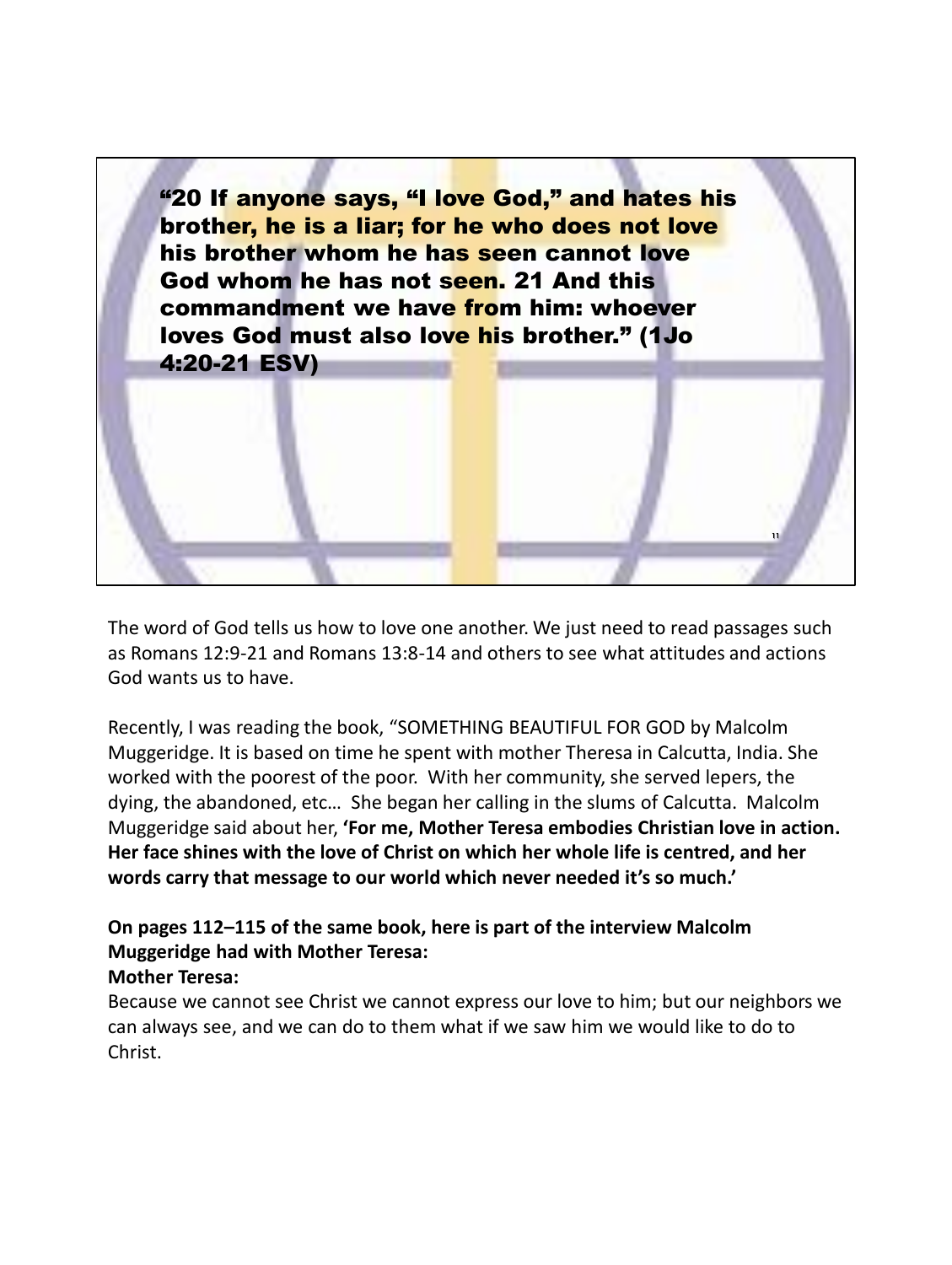## **Malcolm Muggeridge**

You don't think there's a danger that people might mistake the means for the end, and feel that serving their fellow man was an end in itself. Do you think there's a danger in that?

## **Mother Teresa.**

There's always the danger that we may become only social workers or just do the work for the sake of the work.

## **Malcolm.**

That's what I was thinking of. Isn't it a danger?

#### **Mother Teresa**

it is a danger; if we forget to whom we are doing it. Our works are only an expression of our love for Christ. Our hearts need to be full of love for him and since we have to express that love in action, naturally then the poorest of the poor are the means of expressing our love for God.

#### **Malcolm.**

I understand that, and even in the short visit I've sensed it as I have never have before. These lepers and these little children that you get up the street, they are not just destitute people, to be pitied, but marvelous people. Anyone who is well can pity a man who sick. Anyone who has enough can pity someone who hasn't enough. But I think that what you do is to make one see that these people are not just to be pitied; they are marvelous people. How do you do this?

#### **Mother Teresa**

that's just what a Hindu gentleman said that they and we are doing social work, and the difference between them and us is that they were doing it for something and we were doing it to somebody. This is where the respect and the love and the devotion come in that we give it and we do it to God, to Christ, and that's why we tried to do it as beautifully as possible. Because it's a continual contact with Christ in his work… But here in the slums, in the broken body, and the children, we see Christ and we touch him.

She opened her first school in December 1948. She opened her first slum school.

In 1965 she opened a center near Caracas, Venezuela.

In 1967, she went to Ceylon (now Sri Lanka) to open the school in Colombo.

In 1968, she went to Rome to open in the slums of that city.